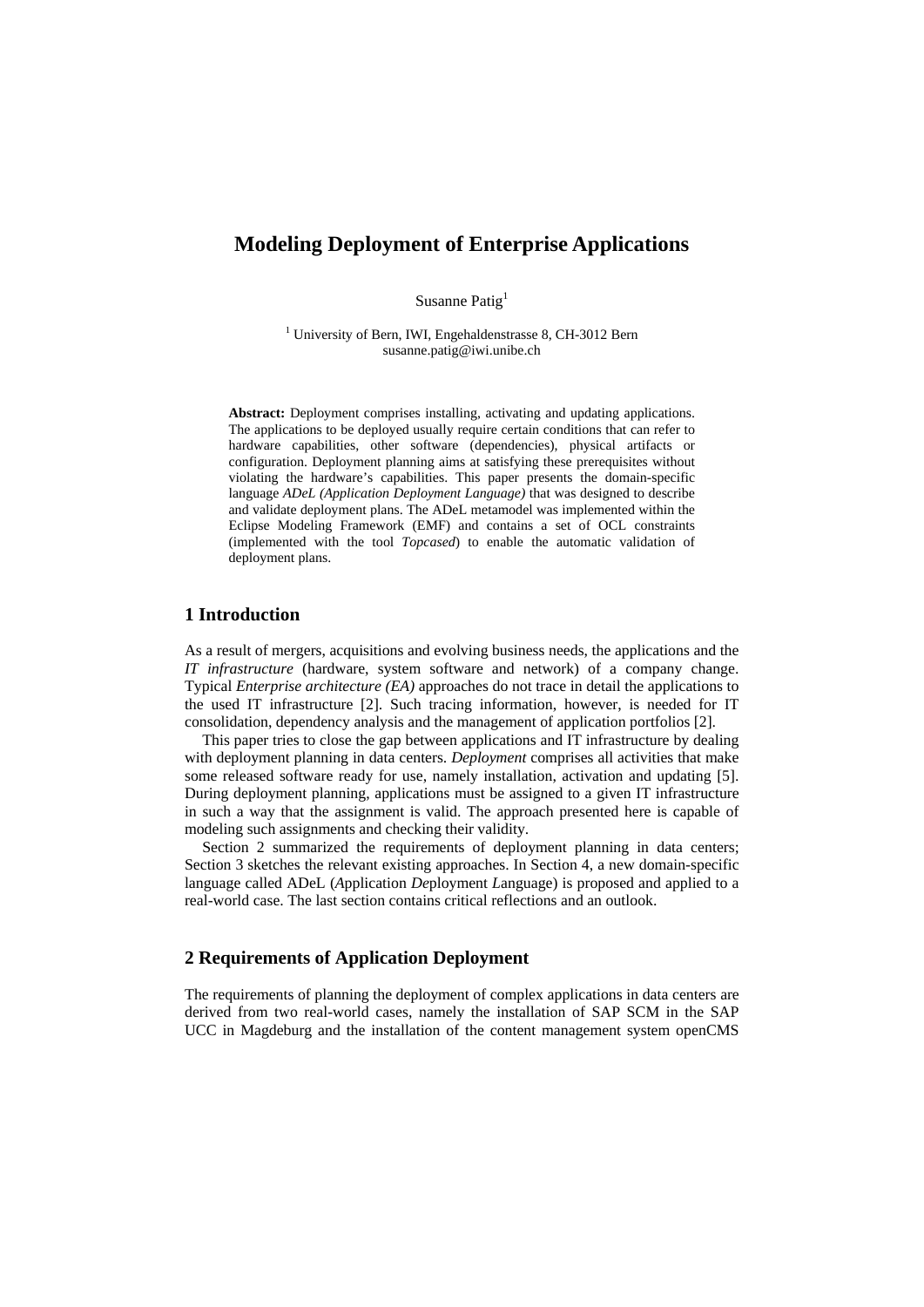$(http://www.opencms.org/)$  in the VLBA Lab Magdeburg<sup>1</sup>. During requirements elicitation, particular system's instances as well as documents related to installation were analyzed, and people involved in the installation process were interviewed. The complete description of the cases can be found in [16]; for brevity, only the elicited requirements are listed in the following. In detail, an approach that supports the deployment of complex applications in data centers must be capable to express:

- **[Rq1]** The available *hardware* and its technical characteristics (*capabilities*). The most important technical characteristics are CPU type (restricting the operating system) and CPU count as well as the sizes of RAM and HD.
- **[Rq2]** All that is to be deployed and has certain prerequisites, i.e., application components, system software or installation media. The prerequisites can refer to *hardware* capabilities, other *software* (i.e., dependencies), physical *artifacts* (e.g., executables, configuration files) or *configuration* activities (defining ports, IP addresses etc.). The objects to be deployed are called *requirement units*.
- **[Rq3]** The direct or indirect *assignment* of requirement units to hardware; indirect assignments involve intermediate requirement units.
- **[Rq4]** Deployment *constraints*, e.g., whether or not some software units are allowed to run on the same server.
- **[Rq5]** *Choices* in realizing some functionality (e.g., 'database functionality') by distinct software products (e.g., Oracle, DB2, MaxDB).

Interviews with staff involved in the installation of complex applications made it clear that the expressive power reflected by the requirements [Rq1] to [Rq5] should be realized by a *modeling language* [Rq6] that is *SI*mple, *E*xtensible and *G*eneral; I call this the *SIEG principle. Simplicity* [Rq7] means that only a small set of well separated concepts should be used because the cognitive capacity of humans is limited [3]. *Extensibility* [Rq8] enables the adaptation of the new approach to specific deployment situations (by adding metamodel elements) and unanticipated usage scenarios (modeldriven development by adding (meta-) model transformations). As real-world application landscapes and hardware are heterogeneous, the new approach should be *general* [Rq9], i.e., independent of particular hardware, software and software architecture. Finally, checking modeled deployment plans for their validity [Rq10] prior to installation was rated as an important benefit of modeling.

The next section analyses whether or not the existing approaches in the field of deployment satisfy the elicited requirements.

## **3 Existing Approaches in the Field of Deployment**

 $\overline{a}$ 

Software deployment has been largely neglected in academic discussion. Fig. 1 arranges the existing *approaches* (i.e., tools, modeling languages and standards) in a portfolio: The axes reflect the focus of the approaches and the kind of support they offer, respectively. The sizes of the bubbles illustrate the covering realized by each approach.

<sup>&</sup>lt;sup>1</sup> All names of products are trademarks, service marks or registered trademarks of the respective companies.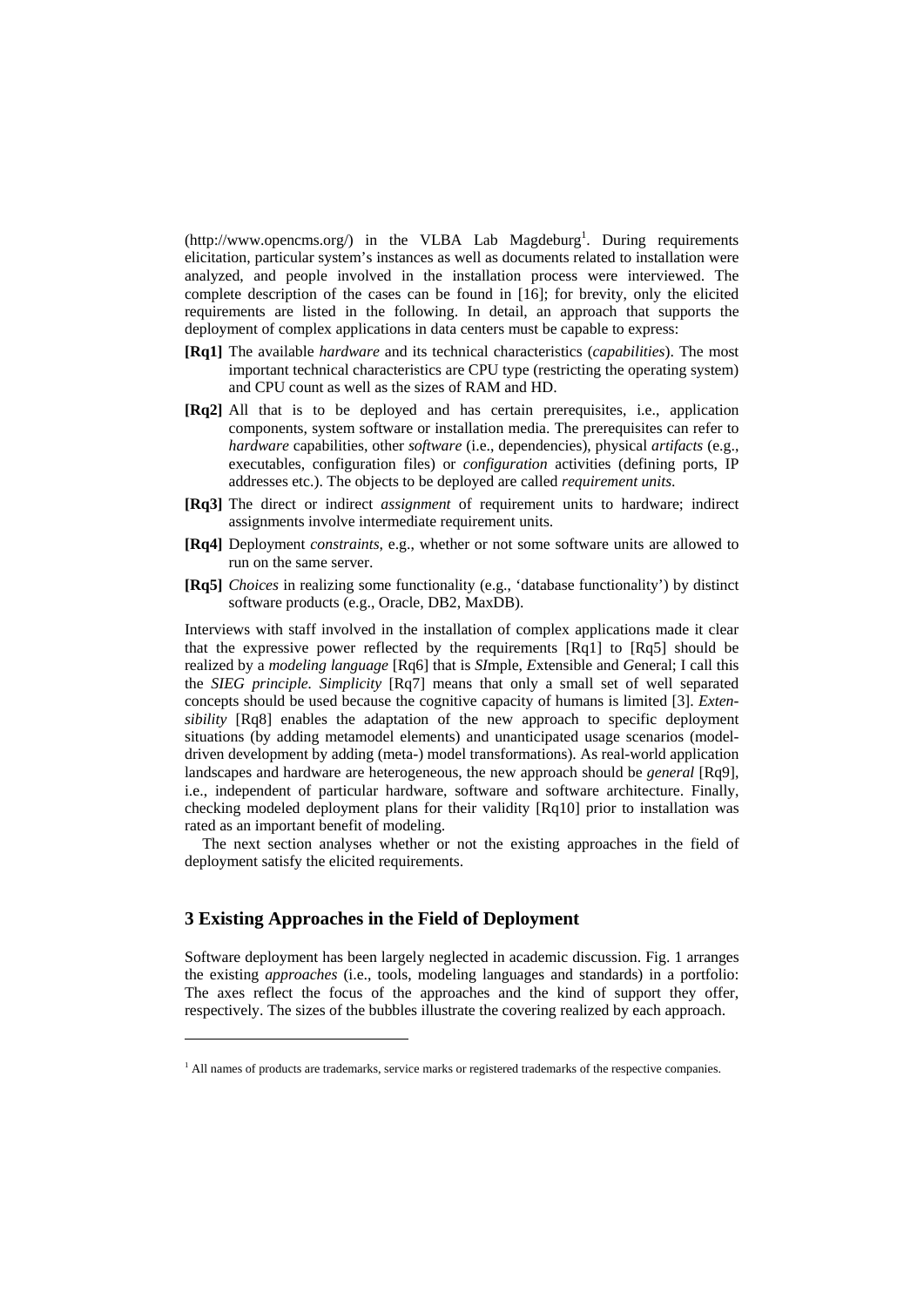

Fig. 1. Existing approaches in the field of deployment.

The lower left quadrant of the portfolio contains tools that automate all deployment activities (ORYA [12], Software dock [8]) or only installation (ADAGE [10]); the unlabeled bubbles represent proprietary tools. In this paper, these approaches are neglected as they do not satisfy the modeling requirement [Rq6]. Moreover, ADAGE and the proprietary tools are not general [Rq9].

The approaches that model deployment focus on business or IT. The business focus is typical for approaches stemming from the field of EA (ArchiMate [11]) or go even beyond (MEMO ITML [28]). Both approaches provide constructs to express applications and system software [Rq2] as well as hardware [Rq1] and the corresponding assignments [Rq3]. However, as enterprise architecture aims at aligning business and IT, the resulting models are hardly extensible for purposes beyond description [Rq8], constraints [Rq4] and choices [Rq5] cannot be represented, and the validity of the modeled deployment scenarios [Rq10] cannot be checked.

UML deployment diagrams [14], IBM topologies [13], [16] and the Common Information model (CIM) [6], which is implemented in configuration management databases (CMDB), represent the IT view on deployment. These approaches satisfy the requirements [Rq1] to [Rq3] related to expressive power (minor restraints refer to the representation of artifacts) as well as the requirement of extensibility [Rq8]. However, gaps exists for the other requirements: The UML relies on the OCL [11] to specify any kind of *deployment constraints* [Rq4], whereas IBM topologies support a limited set of constraint types by particular constructs [13]. Deployment choices [Rq5] are not covered by the existing approaches, except for an indirect modeling with IBM topologies (see [16]). Measured by the number of constructs, none of the approaches is simple [Rq7]. Because of being standards, UML deployment diagrams and CIM are general [Rq9], IBM topologies and CMDBs are not. Only IBM topologies include a (restricted) way to check the validity of deployment plans prior to installation [Rq10].

To sum it up, the main deficiencies of the existing approaches are missing simplicity [Rq7] as well as lack of support for deployment choices [Rq5], constraints [Rq4] and checking the validity of deployment models [Rq10]. The domain-specific language ADeL proposed in the next section was designed to overcome these deficiencies.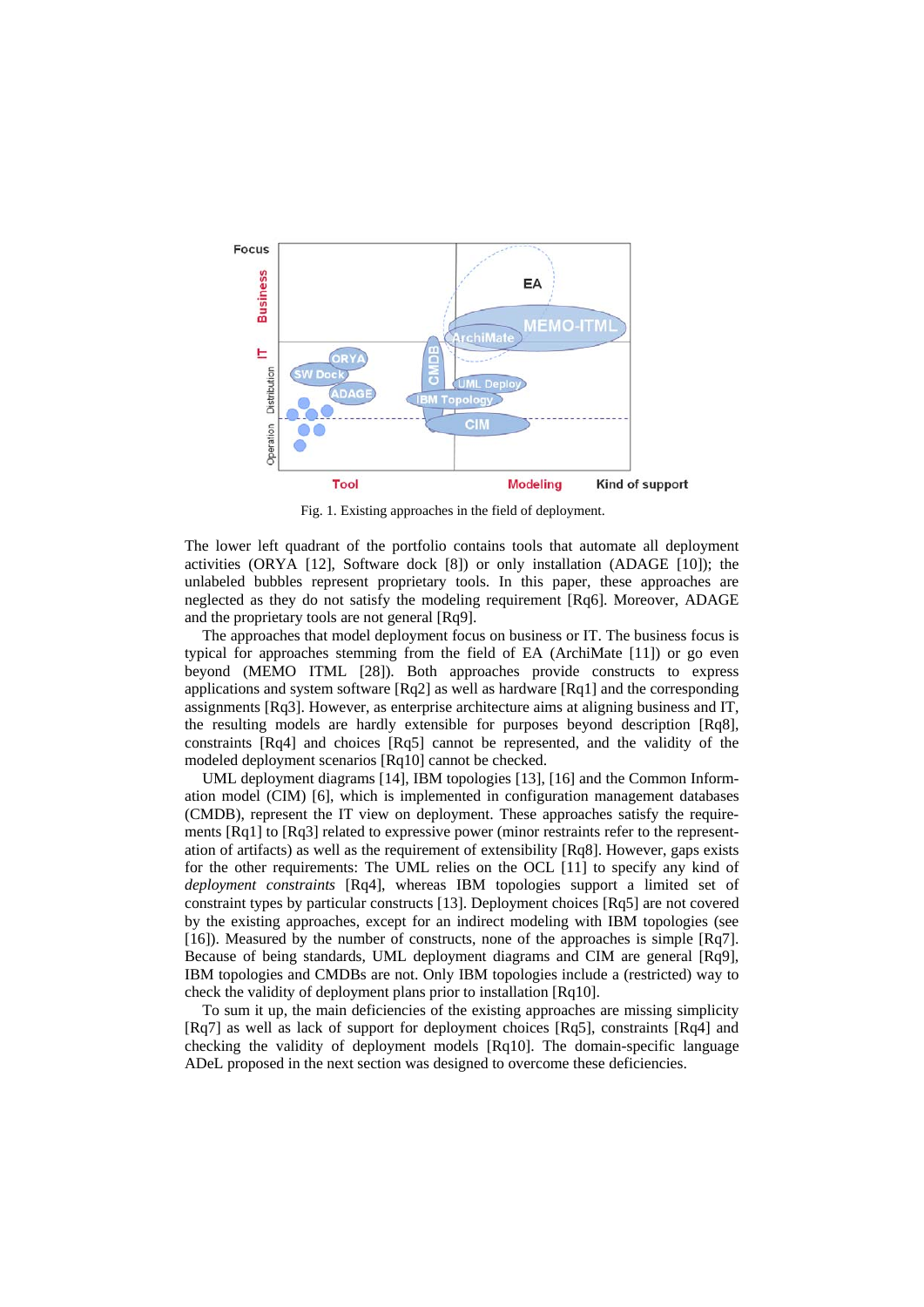## **4 ADeL – The Application Deployment Language 4.1 ADeL Metamodel**

The ADeL metamodel consists of the abstract syntax depicted in Fig. 2 as well as a set of OCL invariants.

The core ADeL metamodel elements are units; each unit can be linked (isLinked) to an arbitrary number of other units. As an abstract super class, a unit defines the common properties of both RUnits (*requirement units*, see [Rq2] in Section 2) and hardware: the name, an identifier id (if units cannot be recognized from their names), the type of CPU (CPU type), the total number of CPU cores (CPU count), the sizes of hard disk (HD) and random access memory (RAM). All properties except for the name are optional.



Fig. 2. Abstract syntax of the ADeL metamodel.

Units of the subtype hardware represent physical capabilities [R1] to host some  $RUnit(s)$ . Basically, the prerequisites for RUnits can refer to hardware, software, physical artifacts or configuration (see [Rq2] Section 2). Hardware prerequisites are expressed by the properties listed above and paths to hardware [Rq3], whereas software prerequisites (dependencies) correspond to links (isLinked) between RUnits.

The predefined properties of units express standard deployment needs. Unforeseen prerequisites or capabilities can be modeled by attributes [Rq8]. A unit may be associated with an arbitrary number of attributes.

RUnits have the additional properties type and optional. The property type indicates whether a RUnit is elementary (GType =  $E$ ), which is the default, or groups other RUnits. Groups of RUnits are either conjunctive (GType = A), disjunctive (GType =  $\circ$ ) or exclusive (GType =  $\circ$ ), i.e., all/at least one/one and only one of the grouped RUnits is to be deployed. Often such groups are conceptual, i.e., they structure ADeL models or prepare deployment choices [Rq5]. The property optional describes whether or not some RUnit must be deployed at all.

Physical artifacts are needed for deployment execution, IT operations or result from configuration activities (e.g., configuration files, start profiles). They can be represented by the metamodel element artifact. A unit can be linked to any number of artifacts. The location of an artifact must always be given (property path), whereas the property name as well as associations to attributes are optional.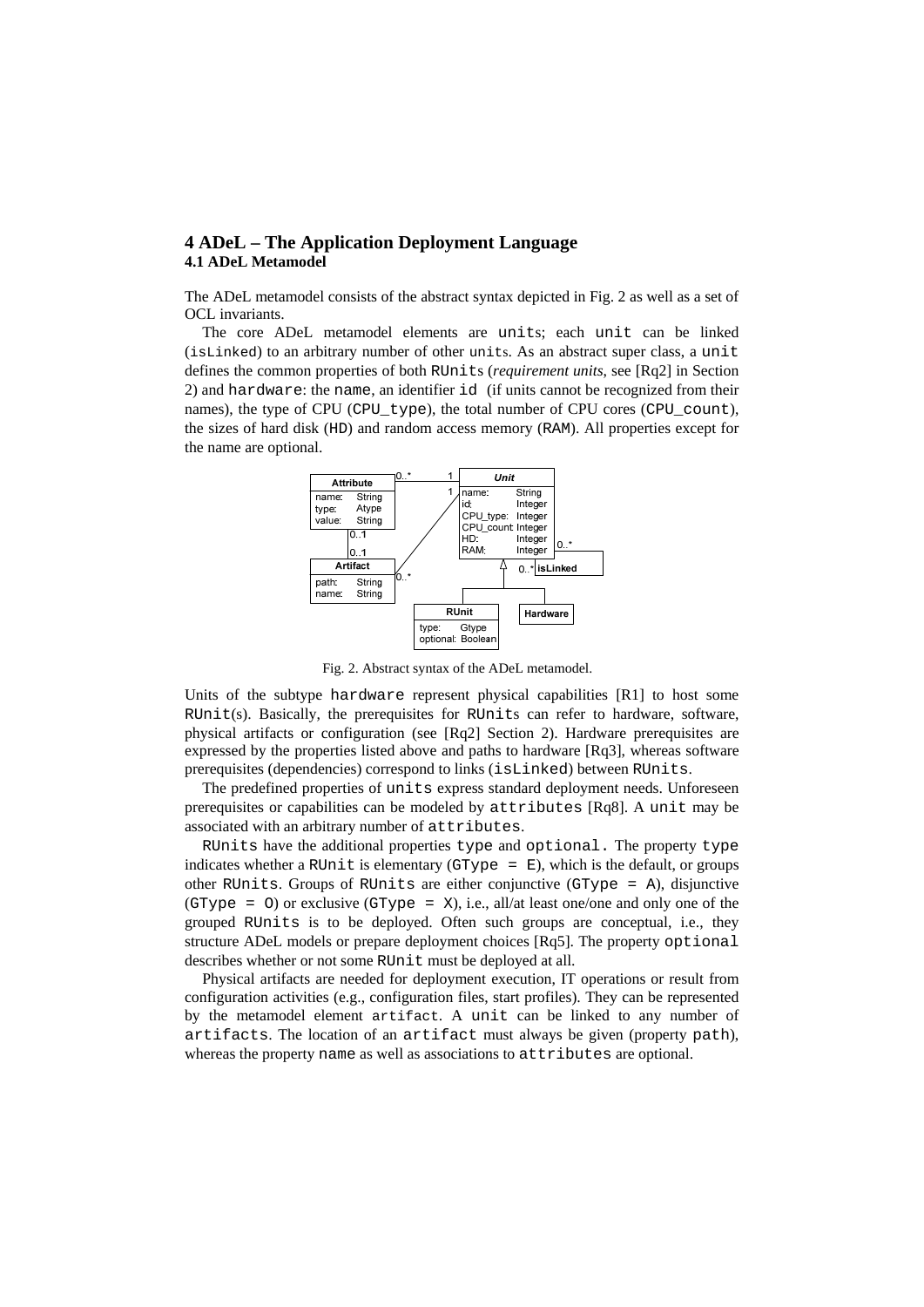The OCL invariants of the ADeL metamodel are independent of deployment, namely: (1) Exactly one root node of the type RUnit must exit. (2) Identical hardware units agree in the values of their capabilities (CPU type and count as well as the sizes of RAM and HD).

The ADeL metamodel was implemented within the Eclipse Modeling Framework EMF 2.4.2 [4] and Eclipse 3.4 Ganymed. The current concrete ADeL syntax corresponds to the graph provided by the EMF.Edit framework [4]; see Fig. 4 in Section 4.3.

## **4.2 Deployment Constraints**

An instance of the ADeL metamodel, i.e., an ADeL model, corresponds to a *deployment plan* that successively assigns the RUnit of the root node (which is to be deployed) to hardware (leaf nodes). Only valid deployment plans can be effectuated. To be *valid*, a deployment plan (ADeL model) must satisfy all the RUnits' prerequisites (*deployment constraints*) without interfering with the hardware's capabilities (*hardware constraints*). Both groups of constraints are specified as OCL invariants [11] and explained in the following. Due to space limitations, the OCL statements are not given here, but can be requested from the author of this paper.

Deployment and hardware constraints rely on deployment paths, which exploit the association isLinked between units: A *deployment path* always starts at a RUnit and terminates at a unit of the types hardware or RUnit, respectively. In the first case, the start node is said to be *deployed* and *undeployed* otherwise.

Deployment constraints comprise the invariants [deployed] and [choice]. The invariant [deployed] requires that all RUnits that are not optional must be either linked to another unit (the child, which can be hardware) or belong to a non-elementary RUnit. The deployment of non-optional, non-elementary RUnits is guarded by the invariant  $[choice]$ : If the group type (GType) of a non-elementary RUnit is  $A/O/X$ . then for all/at least one/exactly one non-optional member(s) of the group a deployment path ending at a hardware unit must exist.

*Hardware constraints,* which are specified by the invariants [HD], [RAM], [CPU\_count] and [CPU\_type], guarantee that the aggregations of prerequisites along *all* deployment paths that target at the *same* hardware unit observe the hardware's capabilities. Consequently, these invariants must be specified in the context of hardware, and navigation occurs along the reverse deployment path, i.e., from the leafs of an ADeL model to its root. Reverting the deployment path is achieved by iterating over all instances of the type RUnit and selecting parent RUnits that are linked with the corresponding (child) RUnit; see, e.g., the invariant [HD]:

```
context Hardware
inv HD: RUnit.allInstances()->select(r|r.isLinked->exists(m|m.name=self.name))->
   collect(u|u.aggrHD(u.HD))->sum()<=self.HD
```
All invariants of hardware constraints rely on help functions for specific *aggregations* along the deployment path, i.e., (1) to sum up the required HD size (help function  $\alpha$ ggrHD(), (2) to find the maximum required RAM size or CPU count or (3) to check the equality of the required CPU type.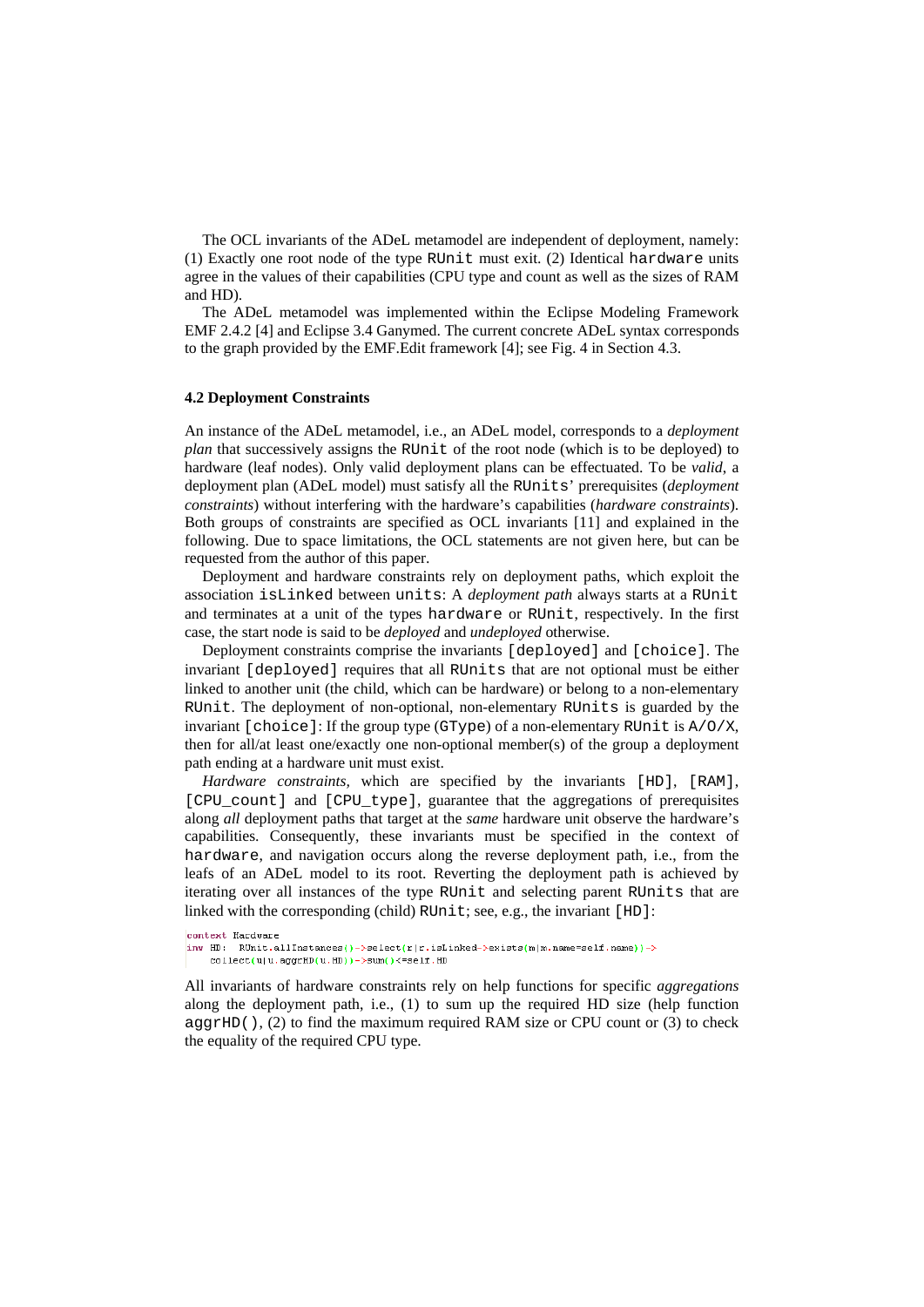These predefined OCL invariants are implemented with the tool *Topcased* (http:// www.topcased.org) and must be evaluated for each ADeL model (see Fig. 3). Topcased can also be used to implement additional, deployment-specific OCL constraints.

|                                |         |                                              |                                                                                                                                                                                                                                                                                                                                                                                                                                               |                              | Global results 1 files read, 7 rules evaluated, 0 rule failed                                                                                                                                |                                                                  | SS |
|--------------------------------|---------|----------------------------------------------|-----------------------------------------------------------------------------------------------------------------------------------------------------------------------------------------------------------------------------------------------------------------------------------------------------------------------------------------------------------------------------------------------------------------------------------------------|------------------------------|----------------------------------------------------------------------------------------------------------------------------------------------------------------------------------------------|------------------------------------------------------------------|----|
| <b>Check rules</b>             |         |                                              |                                                                                                                                                                                                                                                                                                                                                                                                                                               |                              |                                                                                                                                                                                              |                                                                  |    |
| Type                           |         | Name                                         |                                                                                                                                                                                                                                                                                                                                                                                                                                               | Pa Context                   | Rule                                                                                                                                                                                         |                                                                  |    |
| Deploy<br>Ξ                    |         |                                              |                                                                                                                                                                                                                                                                                                                                                                                                                                               |                              |                                                                                                                                                                                              |                                                                  |    |
|                                | inv HW  | iny deployed<br>AD<br>inv choice<br>AD<br>AD | if self.optional.<>(true) then self.isLinked->size().>=(1).or(ADeLMV07::RUnit.allInstances()->exists(r : RUnit   r.isLinked->includes(s ~<br>RUnit<br>if self.optional.<>(true) then if self.type.=(ADeLMV07::GType::A) then self.isLinked->forAll(u: Unit   u.oclAsType(ADeLMV07::RUnit)<br>RUnit<br>Hardware ADeLMV07::Hardware.allInstances()->select(s:Hardware   s.id.=(self.id))->forAll(i:Hardware   i.CPU_type.=(self.CPU_type).and(i |                              |                                                                                                                                                                                              |                                                                  |    |
|                                | inv HD  |                                              | AD                                                                                                                                                                                                                                                                                                                                                                                                                                            |                              | Hardware ADeLMV07::RUnit.allInstances()->select(r:RUnit   r.isLinked->exists(m:Unit   m.name.=(self.name)))->collect(u:RUnit   u.aqqrHD( X                                                   |                                                                  |    |
|                                | inv RAM | inv CPU_count                                | AD<br>AD                                                                                                                                                                                                                                                                                                                                                                                                                                      |                              | Evaluation of rule HD                                                                                                                                                                        | >>forAll(u: RUnit   u.checkRA<br>)->forAll(u : RUnit   u.checkCP |    |
| inv CPU type                   |         | AD                                           | >>forAll(u:RUnit   u.checkCP<br><b>Fvaluation details</b><br>See results of this evaluation<br><b>TOPCASED</b>                                                                                                                                                                                                                                                                                                                                |                              |                                                                                                                                                                                              |                                                                  |    |
|                                |         |                                              |                                                                                                                                                                                                                                                                                                                                                                                                                                               |                              | Evaluated model elements :                                                                                                                                                                   |                                                                  |    |
| <b>Statistic rules</b><br>Type |         |                                              |                                                                                                                                                                                                                                                                                                                                                                                                                                               |                              | Hardware HP ProLiant BL480C<br>Hardware HP ProLiant BL480C<br>Hardware HP Integrity rx2620<br>Hardware HP Integrity rx2620<br>Hardware HP Integrity rx2620<br>K Hardware HP Integrity rx8620 |                                                                  |    |
|                                |         |                                              |                                                                                                                                                                                                                                                                                                                                                                                                                                               | Hardware HP Integrity rx8620 |                                                                                                                                                                                              |                                                                  |    |

Fig. 3. Evaluation of the ADeL OCL constraints for the ADeL model of Fig. 4.

### **4.3 Application Example**

Fig. 4 depicts the ADeL model for the deployment of SAP SCM (a real-world case investigated in [16]). SAP SCM, the root node, consists of several RUnits (the 'SAPKernel', a database instance 'DBSID', the LiveCache 'LID' and the optional optimizer 'OptID'). The RUnit 'Install' expresses installation prerequisites (installation media, JRE). The 'SAPKernel' is a conjunctive RUnit (GType = A) since both the global instance 'SAPSID' and the central instance 'DBSID' as well as the C++ Runtime environment must be installed. The software products that realize the RUnits 'DBSID', 'LID' and 'OptID' must be chosen from a set [Rq5]; thus, these RUnits are exclusive groups.

The deployment of a RUnit is visible from the deployment path to a hardware unit. For example, the RUnit 'DBSID' is realized by the RUnit 'Oracle 10.2' (operating system 'HP-UX 11.23') and installed on the hardware unit 'HP Integrity rx8620'.

The additional attribute 'SWAP' related to the RUnit 'SAPKernel' expresses that additional 20 Gigabyte (GB) of SWAP space are needed. (All sizes are specified in GB in this paper). Moreover, the RUnit 'SAPSID' is associated with an artifact that specifies the location (path) of the directory /sapmnt.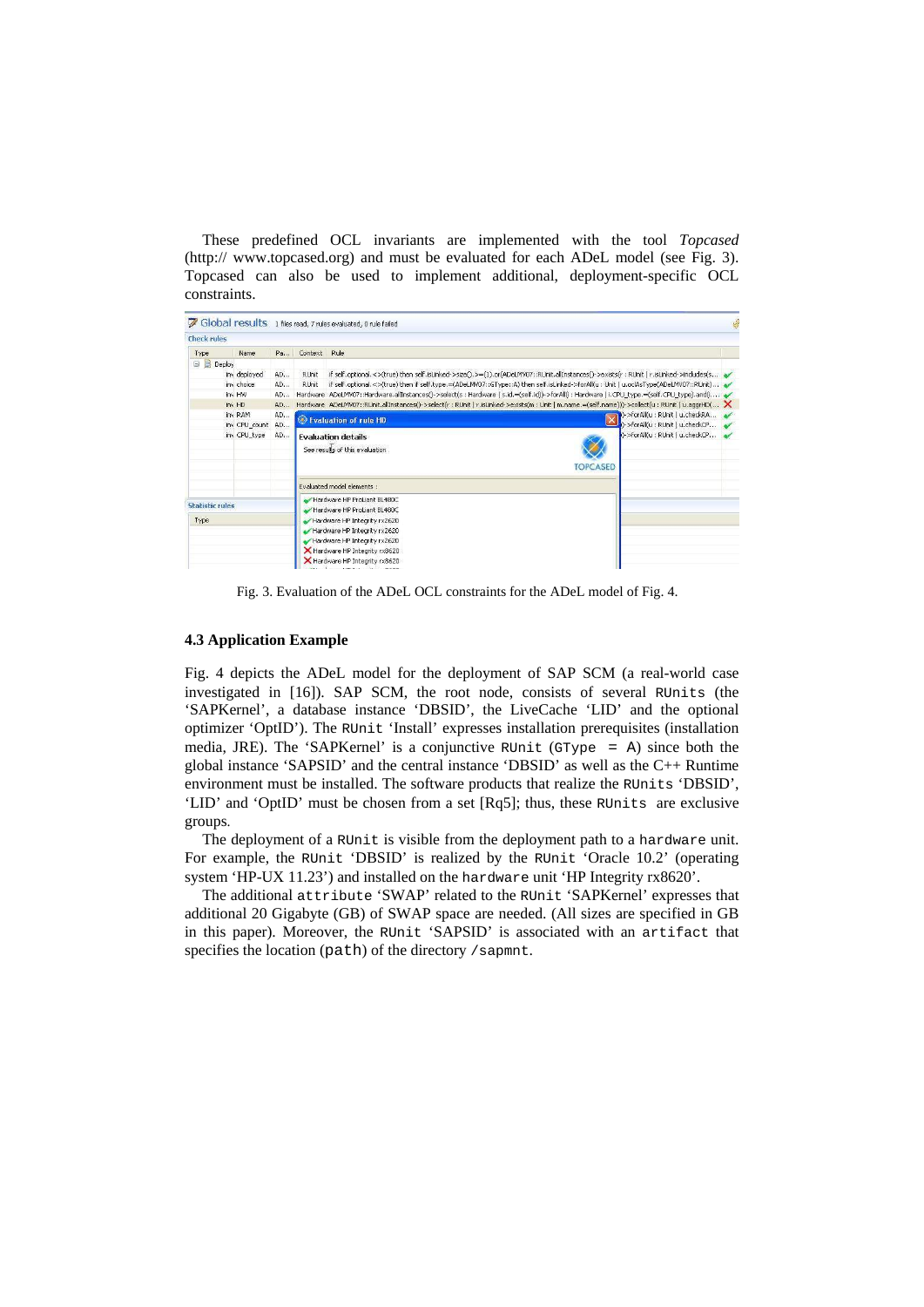| El <sup></sup> ◆ ADe LModel V07 SAP_SCM            | Attribute SWAP               |                                                                         |  |
|----------------------------------------------------|------------------------------|-------------------------------------------------------------------------|--|
| <b>E</b> . ◆ RUnit SAPKernel                       |                              | Problems   @ Javadoc   & Declaration   E Properties X                   |  |
| → Attribute SWAP                                   |                              |                                                                         |  |
| <b>E- ← RUnit SAPSID</b>                           | Property<br>Name             | Value<br><b>LE SWAP</b>                                                 |  |
| ├― ◆ Hardware HP ProLiant BL480C                   | Type                         | !≣ EInt                                                                 |  |
| ├─ ◆ Artifact Mounting Point                       | Value                        | 토20                                                                     |  |
| └─ ◆ Artifact Profiles                             |                              |                                                                         |  |
| H… ◆ RUnit DVEBMG                                  |                              | Artifact Mounting Point                                                 |  |
| E + + RUnit C++ Runtime Environment                |                              | <b>R</b> Problems   @ Javadoc   & Declaration   E Properties X          |  |
| <b>E</b> <sup></sup> ◆ RUnit DBSID                 | Property                     | Value                                                                   |  |
| → Attribute SWAP                                   | Name                         | LE Mounting Point                                                       |  |
| <b>E</b> $\phi$ RUnit DB2/400 VSR3                 | Path                         | lll /sapmnt                                                             |  |
| H… ◆ RUnit MaxDB 7.6                               | runit <i>DBSID</i>           |                                                                         |  |
| □ $\div$ RUnit mySQL Server 2008 IA64              |                              | Problems   @ Javadoc   & Declaration   E Properties $\boxtimes$         |  |
| RUnit Windows Server 2008                          |                              |                                                                         |  |
| □ · ◆ RUnit Oracle 10.2                            | Property                     | Value                                                                   |  |
| $\rightarrow$ RUnit AIX 5.3                        | CPU count                    | 112<br>哇                                                                |  |
|                                                    | CPU type<br>HD               | 1126                                                                    |  |
| RUnit Linux SLE 10                                 | Id                           | $-10$                                                                   |  |
| ···· ◈ RUnit Linux RedHat EL4                      | Name                         | LE DBSID                                                                |  |
| RUnit Solaris SPARC 10                             | Optional                     | <b>Likk</b> False                                                       |  |
| $\bullet$ RUnit Solaris x6410                      | RAM                          | $-11$                                                                   |  |
| RUnit Windows Server 2003                          | Type                         | <b>『言</b> 文                                                             |  |
| RUnit Windows Server 2008                          | Hardware HP Integrity rx8620 |                                                                         |  |
| □ < RUnit HP-UX 11.23                              |                              | <b>All Problems</b>   @ Javadoc   <b>Q</b> Declaration   E Properties X |  |
| i → Hardware HP Integrity rx8620                   |                              |                                                                         |  |
| └─ ◆ Artifact Home directory                       | Property<br>CPU count        | Value<br>$-116$                                                         |  |
| □ ◆ RUnit LID                                      | CPU type                     | lll Itanium                                                             |  |
| $\rightarrow$ RUnit AIX 5.3                        | HD                           | L <sub>1</sub> 30                                                       |  |
| □ < RUnit HP-UX 11.23                              | Id                           | $\overline{11}$ 2                                                       |  |
| i → Hardware HP Integrity rx8620                   | Name                         | □ HP Integrity rx8620                                                   |  |
|                                                    | RAM                          | $-1256$                                                                 |  |
| → RUnit Solaris SPARC 10                           | RUnit <i>OptID</i>           |                                                                         |  |
| RUnit Windows Server 2008                          |                              | Reproblems   @ Javadoc   & Declaration   E Properties &                 |  |
| <b>El… ◆ Artifact Log Volumes</b>                  |                              |                                                                         |  |
| <b>E</b> $\rightarrow$ Artifact Data Volume        | Property                     | Value                                                                   |  |
| □ ◆ RUnit OptID                                    | CPU count                    | $-10$<br>哇                                                              |  |
| □ < RUnit Linux SLE 10                             | CPU type<br>HD               | $-15$                                                                   |  |
| Hardware HP ProLiant BL480C                        | Id                           | $-10$                                                                   |  |
| └─ ◆ RUnit Windows Server 2008                     | Name                         | L≣ OptID                                                                |  |
| <b>E</b> <sup></sup> ◆ RUnit Install               | Optional                     | Ly true                                                                 |  |
| □ < RUnit InstallMedia                             | RAM                          | $\overline{-1}$ 1                                                       |  |
| <b>E</b> $\triangle$ RUnit Installation Master DVD | Type                         | <b>喧×</b>                                                               |  |
| E + RUnit Kernel DVD                               |                              |                                                                         |  |
|                                                    |                              |                                                                         |  |
| E + + RUnit RDBMS DVD                              |                              |                                                                         |  |
| <b>E</b> ◆ RUnit SAP SCM Installation Export DVD   |                              |                                                                         |  |
| 国… < RUnit SAP SCM Components DVD                  |                              |                                                                         |  |
| E + RUnit LiveCache                                |                              |                                                                         |  |
| 国…◆ RUnit Java Runtime Environment                 |                              |                                                                         |  |

Fig. 4. Concrete syntax of the ADeL metamodel for the example of SAP SCM (extract).

# **5 Criticism and Future Research**

Probably the main objection to the ADeL approach is over simplification, as the abstract syntax is a graph of linked units. However, recent research on enterprise architecture has shown that linked units are the basis to generate any kind of EA visualization and to exchange EA models between tools [9]. Moreover, an extensive type vocabulary becomes burdensome when using the OCL: Deviating types of units must be casted;